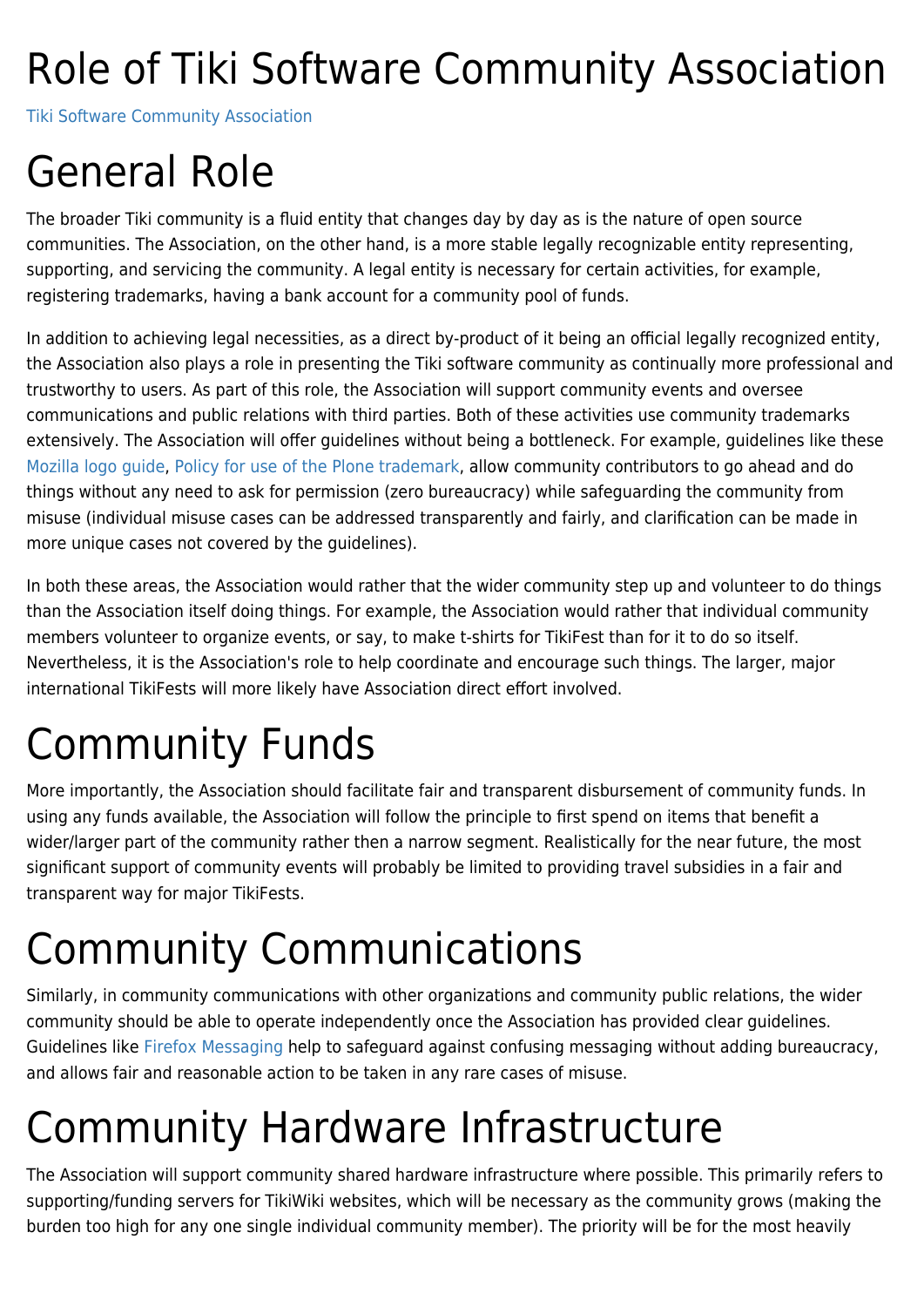## What about Coding or Documentation?

The Association based on its stated goals and objectives currently does not have a mandate to fund any coding or documentation (which falls outside events, oversight of community communications with third parties, and shared hardware infrastructure). If in future, the Tiki community develops a system that is able to fairly and equitably channel funds towards coding/documentation that benefits all users, and if there is community demand, theoretically the Association could in future consider this. However, funding software/documentation from a common pool is harder to justify than for hardware, because the nature of software/documentation is (1) zero cost to scale with number of users (unlike hardware), (2) the task to develop it can be broken down into many small pieces and shared among many contributors organically.

## Membership

Membership will allow people to get involved in the Association. To maintain the current way of working within the Tiki Community, the Association will initially consist of members of the [Tiki Admin Group](https://tiki.org/WhoWhat#Project_Administrators) as its only VOTING members. This is consistent with the Tiki Admin Group's current system of voting on issues. Subsequently, new VOTING members can only be added by successful vote of the [Board of Directors.](https://tiki.org/Board-of-Directors)

For purposes of fund raising and involving more people in its day-to-day operation, the Association will offer NON-VOTING memberships to individuals, non-profit organizations and corporations, for a fee which will differ depending on whether the member is an individual, non-profit, or corporation (will depend on size of corporation). These members join out of their self-desire to contribute to the Association and to be associated with it on a regular basis. The Association will organize special meetings (online/offline), provide a special newsletter, etc..., to help keep in touch with members in a more formally recognized way, and to make their ongoing fee contribution worthwhile. We hope that many from the extended user and contributor base of Tiki will sign up to show their support for Tiki, individuals, non-profits, and corporations alike.

While anyone can apply to be a NON-VOTING member, as a safeguard the Association has the right to reject individuals, non-profits, or corporations where there could be perceived or real conflicts of interest with that of the Tiki Community.

#### **Donations**

Ad-hoc donations can be submitted by individuals and/or organizations anytime. Donations do not get any promotions or the right of association to Tiki as a brand. Donations are simple sums of money given completely out of love in order to support the Tiki project.

[Contribute to Tiki](https://tiki.org/Contribute-to-Tiki)

# Sponsors

Corporations that are looking to promote themselves by associating their brand with Tiki will be encouraged to sponsor various activities organized by the Association. This will provide specific benefits depending on exact nature of the sponsorship on a case-to-case basis. For example, a sponsor of a specific TikiFest might have their logo printed on T-shirts for the event. The Association has the right to reject sponsors they find unsuitable. For example, an organization that supports PHP and open source might be suitable, but not organizations with